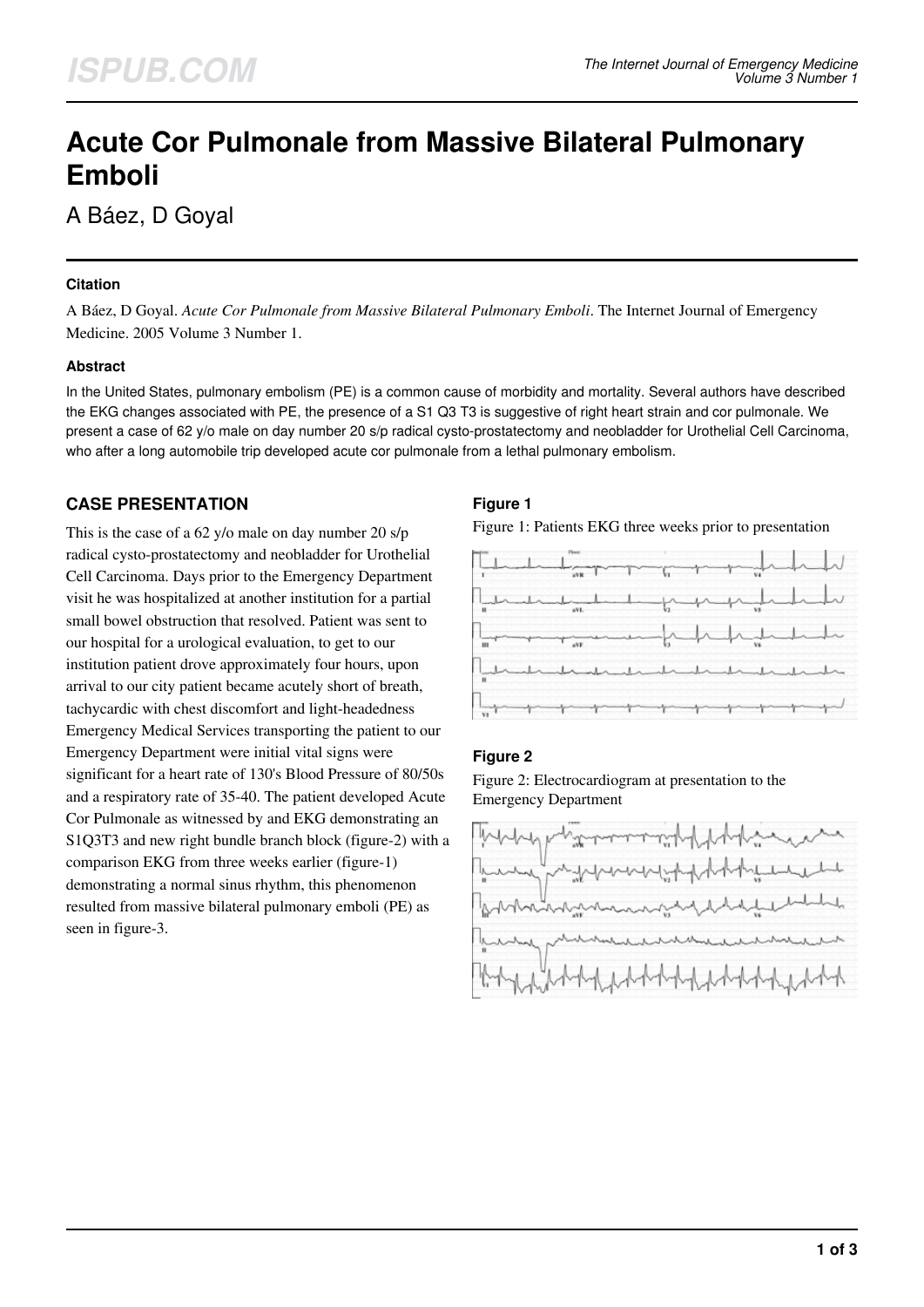### **Figure 3**

Figure 3:Computerized Axial Tomography (CT) demonstrating bilateral main pulmonary artery emboli.



# **DISCUSSION**

In the United States, pulmonary embolism is the third most common cause of death, with at least 650,000 cases occurring annually and a death toll of 50,000 to 100,000 annually  $(_1)$ . For pulmonary embolism, the electrocardiogram (EKG) has been described to be neither sensitive nor specific  $(_{2})$ , with the most commonly seen EKG abnormality seen in patients with PE is sinus tachycardia.

The initial characterization of electrocardiographic abnormalities associated with pulmonary embolism was reported by McGinn and White in 1935, their description included the presence of a Q wave in lead III with late inversion of the T wave, and an S wave in lead I (S1O3T3). The classic S1Q3T3 pattern is described to be present only in 20 % of cases, Ferrari et al  $\binom{3}{3}$  found that this pattern had a sensitivity of 54% and a specificity of 62%. Other ECG findings in PE include right bundle-branch block, right axis deviation, atrial fibrillation, and T-wave changes  $(2,3)$ . The combination of S1Q3T3 with a new right bundle branch block seen in this case presentation is indicative of acute Cor Pulmonale, but in this particular clinical setting was highly suspicious for PE with right ventricular strain. Any cause of acute cor pulmonale can cause the S1Q3T3 finding on the

ECG including PE, acute bronchospasm, pneumothorax, and other acute pulmonary problems.

In a retrospective study published by Sreeram et al  $(_{4})$  the admission and serial ECGs of patients hospitalized with proven pulmonary embolism ECGs of 49 patients were reviewed by three independent observers, they found that Pulmonary embolism was considered as the primary diagnosis in 76 percent of the patients based on the presence of three or more of the following diagnostic ECG criteria: (1) incomplete or complete right bundle branch block (2) S waves in leads I and aVL of  $> 1.5$  mm (3) a shift in the transition zone in the precordial leads to V5 (4) Q waves in leads III and aVF, but not in lead II (5) right-axis deviation, with a frontal QRS axis of > 90 degrees or an indeterminate axis (6) a low-voltage QRS complex of  $<$  5 mm in the limb leads and (7) T-wave inversion in leads III and aVF or leads V1 to V4 .Overall, the 12-lead ECG was suggestive of pulmonary embolism in 82 percent of the subjects.

The clinical presentation of PE is believed to be dependent on the clot size and lung function, with a variable ranging from an asymptomatic patient to cardiogenic shock and cardiopulmonary arrest. Signs of Right Ventricular strain and hemodynamic instability in the setting of a PE are described as indications for emergency thrombolysis and or embolectomy.

# **CORRESPONDENCE TO**

Amado Alejandro Báez MD MSc Division of Trauma, Burns and Surgical Critical Care and Department of Emergency Medicine Brigham and Women's Hospital / Harvard Medical School 75 Francis Street, Boston, MA, 02115 Tel: 617-732-8042 Fax: 617-582-6047 E-mail: aabaez@partners.org

#### **References**

1. Lee LC, Shah K. Clinical manifestation of pulmonary embolism. Emerg Med Clin N Am 2001;19:925-42. 2. Rodger M, et al. Diagnostic value of the electrocardiogram in suspected pulmonary embolism. Am J Cardiol. 2000; 86:807-9 3. Ferrari E, et al. The ECG in pulmonary embolism. Chest. 1997;111:537-43 4. Sreeram N, Cheriex EC, Smeets JL, Gorgels AP, Wellens HJ. Value of the 12-lead electrocardiogram at hospital

admission in the diagnosis of pulmonary embolism. Am J Cardiol. 1994 Feb 1;73 (4):298-303.